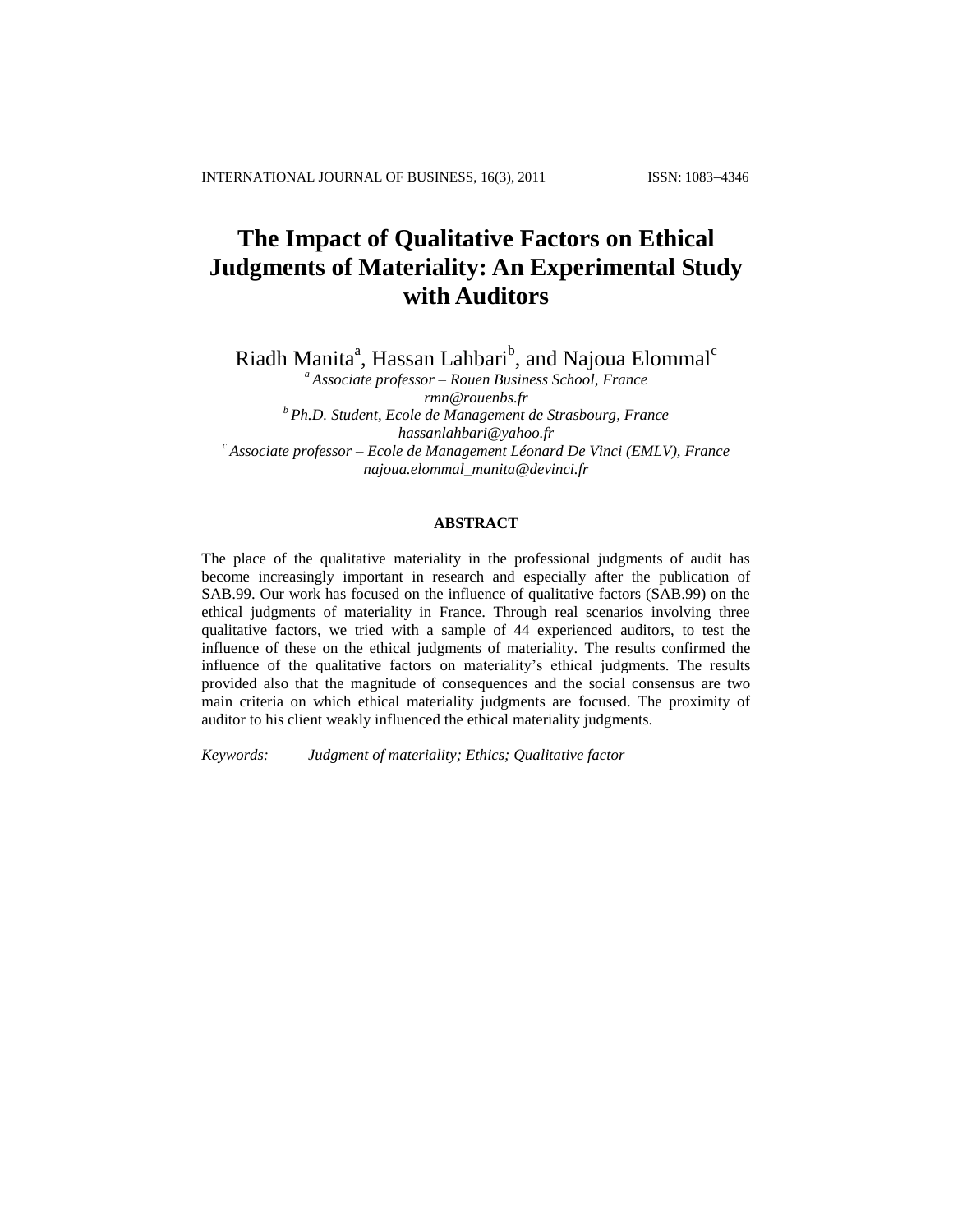## **I. INTRODUCTION**

The objective of audit such as defined by the IFAC standards (international Federation of the accountants) is to allow the expression of an opinion on the reliability of the images provided by the financial documents. To achieve this objective, the auditor uses a methodology which complies with audit standards. According to these standards, the auditor is brought to estimate the company"s audit risks, to design its audit strategy and to define the means and the tools that he will use to estimate at best these risks. In this context, materiality represents one of the principal tools set by the standards and which determines audit quality.

The materiality allows the auditor to determine the extent of the audit works, to evaluate the accounting errors materiality identified by auditors and finally to express an opinion on the reliability and the sincerity of the accounting documents. The materiality is determined by quantitative criteria, but also qualitative criteria defined by the professional standards. While the professional standards (NEP 320, ISA 320, HER 107) are precise in relation to the quantitative criteria (easy to apply by the auditor, Manuel of audit of "Big4"….), these standards are not precise enough about the qualitative criteria which remain ambiguous and are subject to a big interpretation margin and auditor evaluation (McKee and Elifsen, 2000). To deal with this situation, the auditors are brought systematically to apply the quantitative criteria (active net, total result, etc.) while neglecting the qualitative criteria.

However, according to the S.E.C, the exclusive application of the quantitative materiality (such as 5 % of the profit) is groundless in the accounting or legal literature. Quantified in terms of percentage, the estimation is only the beginning of the analysis of the materiality; it cannot be correctly used as a substitute in a complete analysis which takes into account all the relevant considerations. These criticisms led to the emission of explicit orientations in USA, such as the SAB.99 accounting bulletin (1999) and the CIFIR"s report (2008) published by the SEC and the audit standard SAS 107 (AICPA, 2006). They made the international audit normalizer (IAASB) revise the standard ISA 320 and emit the new standard ISA 450. These latter standards underline more the importance of the qualitative aspects in the determination of materiality by proposing 11 material qualitative factors (QFM). In France, the standard about the significant abnormality and the materiality (NEP320, 2006) adapted to the international standards (ISA) by redefining in particular the materiality with regard to the users" expectations.

During last decade, the academic literature was interested in the quantitative factors to explain the materiality judgments (Holstrum and Messier, 1982; Iskandar and Iselin, 1999; Messier et al., 2005). After the publication of the SAB 99, the academic researchers began to study explicitly the qualitative factors (Wright and Wright, 1997; Braun, 2001; Shafer, 2005; Ng and Tan, 2007; Del Corte et al., 2010). Most of these studies recognize the influence of the qualitative factors on the materiality judgments (Nelson et al., 2005; Braun, 2001; Ng and Tan, 2007; etc.).

In audit, the consideration of the QFMs is a matter of the professional ethical judgment. This judgment does not depend only on individual factors linked to the personal and auditor"s intrinsic characteristics (Rest, 1979; Kohlberg, 1969) but also on the situation"s context (specific factors, inherent pressures) and on decision consequences, (Jones, 1991; Trevino and Weaver, 2003; Bel Haj, 2010) defined by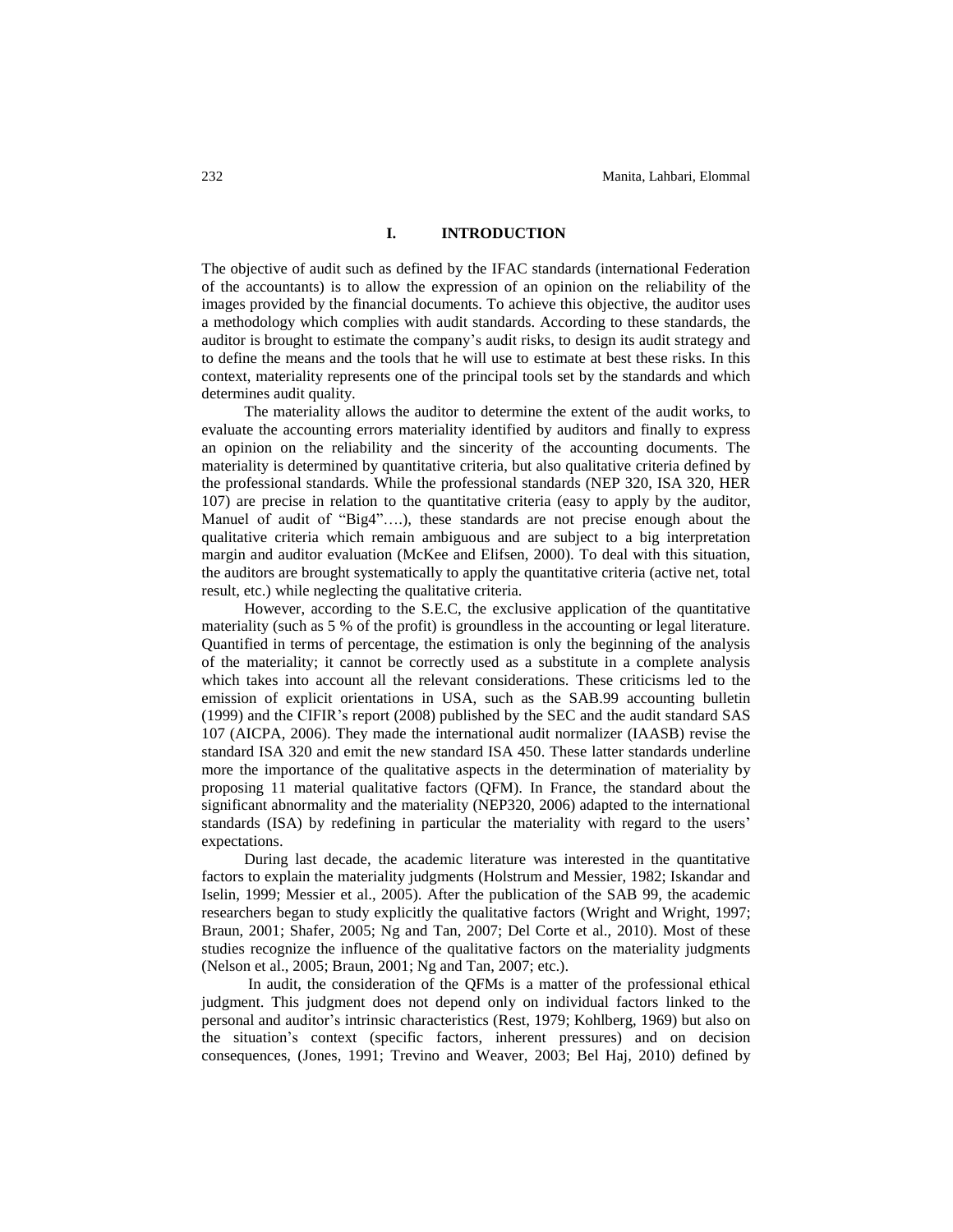Jones (1991) as "moral intensity". According to Jones (1991), the moral intensity is a multidimensional construction containing several characteristics (the scale of the consequences, the probability of the effect). He argues that the individuals identify more easily the ethical problems of strong ethical intensity. In this context, every QFM presents for auditor a situation with a low or strong moral intensity unless there is a consensus about the ethical nature of a given situation (Shafer, 2005).

Taking as a basis Jones" (1991) ethical judgment model, we might suggest to study the influence of the qualitative factors on the ethical judgments of materiality. This model provides an ideal frame discussion of the QFMs ethical perception because he allows to study individuals judgment confronted with ethical problems.

In terms of contribution to theory, this wok adopt theoretical frame developed outside of the sciences of management (ethical psychology) to explain materiality judgments in audit. The methodological interest is resides in the construction of real scenarios combining three qualitative factors of SAB.99 standard and a quantitative factor. The results of this study are supposed to contribute in the understanding of the materiality judgment process in French context.

Three real scenarios implying three qualitative factors were the object of an experimental study carried out with a sample of 44 experienced auditors. The study results confirmed the influence of the qualitative factors on materiality"s ethical judgments. In addition to that, our results provided that the magnitude of consequences and the social consensus are two main criteria on which ethical materiality judgments are focused. The proximity of the auditor to his client weakly influenced the ethical materiality judgments.

Firstly, we begin with literature review concerning the materiality *and the* ethical judgment in audit. Secondly, we develop the research methodology adopted in this study. Finally, we present and discuss the results.

# **II. THE MATERIALITY and THE ETHICAL JUDGMENT: LITERATURE REVIEW**

# **A. The Concept of the Materiality: Evolution of the Concept in the Audit Standards**

Since the materiality became an integral part of audit methodology, the definition and the interpretation of this concept were the subject of many discussions and were the object of several audit standards. The first standards did not provide precise orientations determining the materiality. In order to resolve the information deficiency in the determination of materiality, these standards referred to the auditor"s professional judgment (Thompson et al., 1990). Many Anglo-Saxon researches debated on the excessive practice of materiality (Levitt, 1998 and 2000; Chong, 1994; Carpenter and Dirsmith, 1992; Carpenter et al., 1994). The international and national professional authorities (IASB, FASB, SEC, GAO, CNCC) made considerable efforts to clarify the materiality concept and to guide better the auditors in their practice (FASB N°2, 1980; SAS N°47; SEC, 1995; ISAC, 1989). However these improvements were focused on the determination of materiality quantitative criteria and ignore qualitative criteria. To avoid this problem, the American and international standards introduced important modifications, to take into account materiality qualitative criteria and published new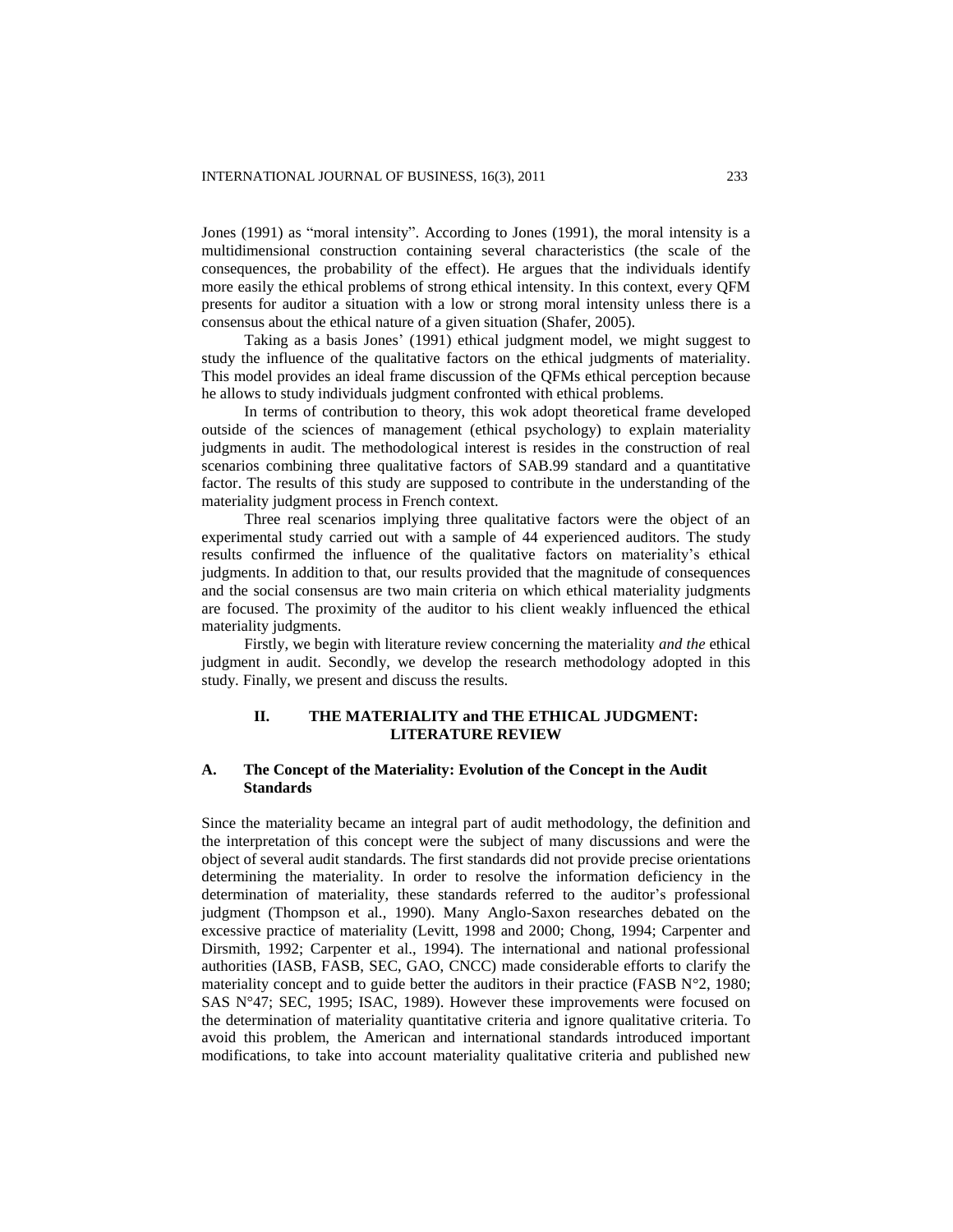standards (SAB 99 in the USA and ISA 450 who comes to replace ISA 320 on an international scale). These standards include explicitly a list of 11 materiality qualitative factors (QFM) (Table 2) which auditors have to evaluate correctly anomalies" materiality which is below the quantitative thresholds (IAASB, 2008).

#### **B. Ethical Judgment of the Materiality**

The absence of a precise audit standard of materiality justified the existence of a large number of researches dealing with various aspects of the materiality judgment process (Holstrum and [Messier, 1982;](http://translate.googleusercontent.com/translate_c?hl=fr&sl=en&u=http://www.emeraldinsight.com/journals.htm%3Farticleid%3D1864318%26show%3Dhtml&prev=/search%3Fq%3Dqualitative%2Bmateriality%2Band%2Bethic%26start%3D10%26hl%3Dfr%26client%3Dfirefox-a%26sa%3DN%26rls%3Dorg.mozilla:fr:official&rurl=translate.google.fr&usg=ALkJrhjwdjTuO34e9XGflreaOWs3kSr1ow#idb25) [Iskandar and](http://translate.googleusercontent.com/translate_c?hl=fr&sl=en&u=http://www.emeraldinsight.com/journals.htm%3Farticleid%3D1864318%26show%3Dhtml&prev=/search%3Fq%3Dqualitative%2Bmateriality%2Band%2Bethic%26start%3D10%26hl%3Dfr%26client%3Dfirefox-a%26sa%3DN%26rls%3Dorg.mozilla:fr:official&rurl=translate.google.fr&usg=ALkJrhjwdjTuO34e9XGflreaOWs3kSr1ow#idb31) Iselin, 1999; [Messier et al.,](http://translate.googleusercontent.com/translate_c?hl=fr&sl=en&u=http://www.emeraldinsight.com/journals.htm%3Farticleid%3D1864318%26show%3Dhtml&prev=/search%3Fq%3Dqualitative%2Bmateriality%2Band%2Bethic%26start%3D10%26hl%3Dfr%26client%3Dfirefox-a%26sa%3DN%26rls%3Dorg.mozilla:fr:official&rurl=translate.google.fr&usg=ALkJrhjwdjTuO34e9XGflreaOWs3kSr1ow#idb38) 2005; [Martínez,](http://translate.googleusercontent.com/translate_c?hl=fr&sl=en&u=http://www.emeraldinsight.com/journals.htm%3Farticleid%3D1864318%26show%3Dhtml&prev=/search%3Fq%3Dqualitative%2Bmateriality%2Band%2Bethic%26start%3D10%26hl%3Dfr%26client%3Dfirefox-a%26sa%3DN%26rls%3Dorg.mozilla:fr:official&rurl=translate.google.fr&usg=ALkJrhjwdjTuO34e9XGflreaOWs3kSr1ow#idb36)  [2007\)](http://translate.googleusercontent.com/translate_c?hl=fr&sl=en&u=http://www.emeraldinsight.com/journals.htm%3Farticleid%3D1864318%26show%3Dhtml&prev=/search%3Fq%3Dqualitative%2Bmateriality%2Band%2Bethic%26start%3D10%26hl%3Dfr%26client%3Dfirefox-a%26sa%3DN%26rls%3Dorg.mozilla:fr:official&rurl=translate.google.fr&usg=ALkJrhjwdjTuO34e9XGflreaOWs3kSr1ow#idb36). The first works which were interested in identifying the factors implied in materiality judgment process, demonstrated the dominance of the quantitative factors. Previous studies (Pattillo andt Siebel, 1974; Messier, 1982; Krogsted, 1984) distinguished between the financial factors (result tendency, the total asset, total of stocks) and the not financial factors (experience, company size). After the publication of the SAB 99, the qualitative materiality was studied by several researches (Libby and Kinney, 2000; Braun, 2001; DeZoort et al., 2003; Shafer, 2004; Nelson et al., 2005; Ng and Tan, 2007). However, these studies were only interested in the materiality in a context of results management (Shafer, 2005). Merchant and Rockness (1994) found that the differences of ethical judgments for the big and small tampering were rather insignificant and that the result intentional management on the ethical judgments remains object of debate. Shafer et al. (1999) and Ketchand et al. (1999) studied the errors" effects, as well as certain qualitative variables, (such as the probability received from the damage caused by the users of financial documents) on the auditor"s materiality judgments. Both studies revealed that auditors tend to give up the anomalies "correction if these anomalies are associated with a subjective judgment or with a quantitatively unimportant error (Wright and Wright, 1997; Braun, 2001; Nelson, 2003; Nelson et al., 2005). In this context, Libby and Kinney (2000) demonstrated that auditors might require the correction of the quantitatively unimportant errors if these errors generate profits inferior to the objectives set by the financial analysts. However several other qualitative factors defined by the recent audit standards (SAB 99 and ISA 450) were not studied by researchers<sup>1</sup>.

Several explanatory models borrowed from the cognitive psychology can be used to understand the decision process concerning the materiality judgment (Chang, 1998; Jones, 1991; Jones and Ryan, 1997; Stead, Worrell, and Stead, 1990; Trevino, 1986; Trevino and Youngblood, 1990). Certain models of the ethical judgment are based on factors related to the personal characteristics of auditor"s decision and on the context as an object judgment. Generally these models appeal to three explanatory dimensions: The recognition of an ethical problem, the ethical judgment and the creation of intention which results in an ethical behavior. In this context, Jones"s model (1991) constitutes a model which was the object of a consensus on behalf of the researchers. His model takes into consideration the individual dimension of the decision-maker and the dimension related to the situation as an object of study, but also the consequences of the decision (Jones, 1991; Trevino and Weaver, 2003; Bel Haj, 2010). These varies dimensions were defined by Jones (1991) as "moral intensity".

In audit, it is obvious that the ethical judgment depends on auditor"s individual characteristics (experience, personality), on the situation as the object of judgment, but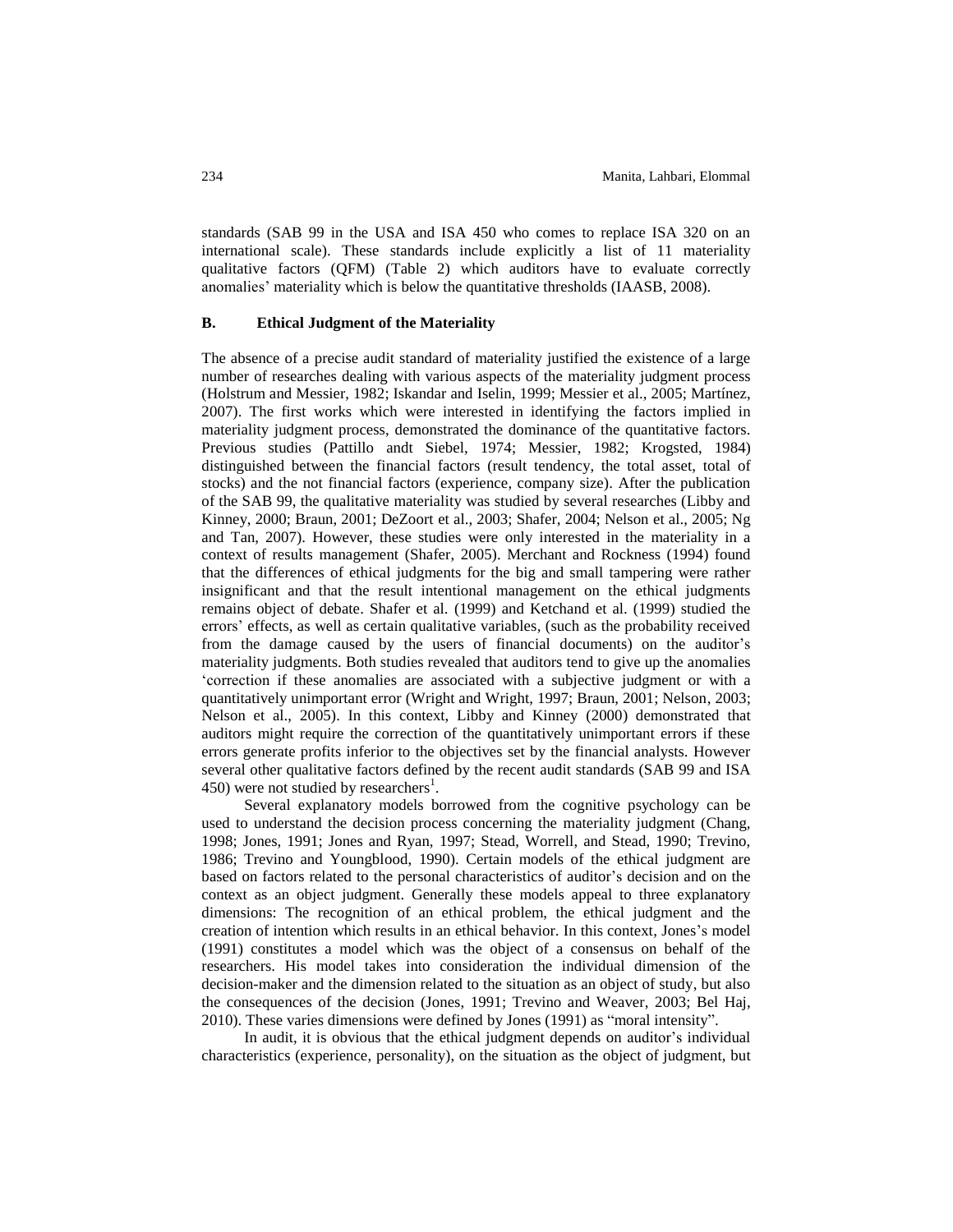especially on the consequences of this judgment on the audited company and on the decision-maker himself (auditor reputation and independence). Therefore, the Jones"s (1991) theory of moral intensity constitutes a theoretical frame adaptable to study the effects of qualitative factors on auditor"s materiality ethical judgment.

According to the Jones"s theory (1991) an individual has to go through four psychological stages to adopt an ethical behavior.

- Firstly, he has to interpret a given situation as an ethical problem (ethical sensibility). This stage includes the identification of possible options and their consequences.

- Secondly, the individual has to decide which option is correct from the moral point of view.

- Thirdly, he has to behave in a ethical way, even if his own interest imposes an opposite attitude.

- Finally, the individual should be strong-willed enough to behave in compliance with his ethical intention (ethical behavior).

According to Jones (1991), all the process stages of ethical decision-making are influenced by extend of the problem related to ethical imperatives in a given situation. Jones (1991) argues that the moral intensity of a given question is influenced by six characteristics: the magnitude of the consequences, the social consensus, the probability of the effect, the immediate character on the temporal plan, the proximity and the concentration of the effects. However, literature considers that some characteristics are more influential and dominant than others. There are two characteristics which are more influential: magnitude of consequences and the social consensus (Morris and MacDonald, 1995)

#### **III. METHODOLOGY**

Various methodologies were used to study the auditor's ethical judgments. These methodologies are made up of questionnaire, experimental studies and an analysis of archives data (audit manuals, auditors" working documents, published financial statements, and audit reports).

The archival research is limited because audit firms make it difficult to researchers to consult their audit files under the pretext of professional secret. They explain their refusal by professional secret (Acito, Bruks, and Johnson, 2009). The experimental studies are supposed to be adapted to understand better the complex character of process driving judgment of materiality. Many researchers analyzed cognitive aspects of judgment come to the conclusion that an experimental frame (in opposition to an investigation or archival methodology) would be better adapted to achieve this objective.

Therefore a methodology based on experimentation has been chosen for this research. This methodology consists of two stages and based on real scenarios developed with auditors

## **A. Exploratory Study**

In order to explore practices used by auditors to determine materiality in France, an interne ship was carried out in a big audit firm. During this interne ship, several audit files were studied in order to understand the practice of materiality in different domains.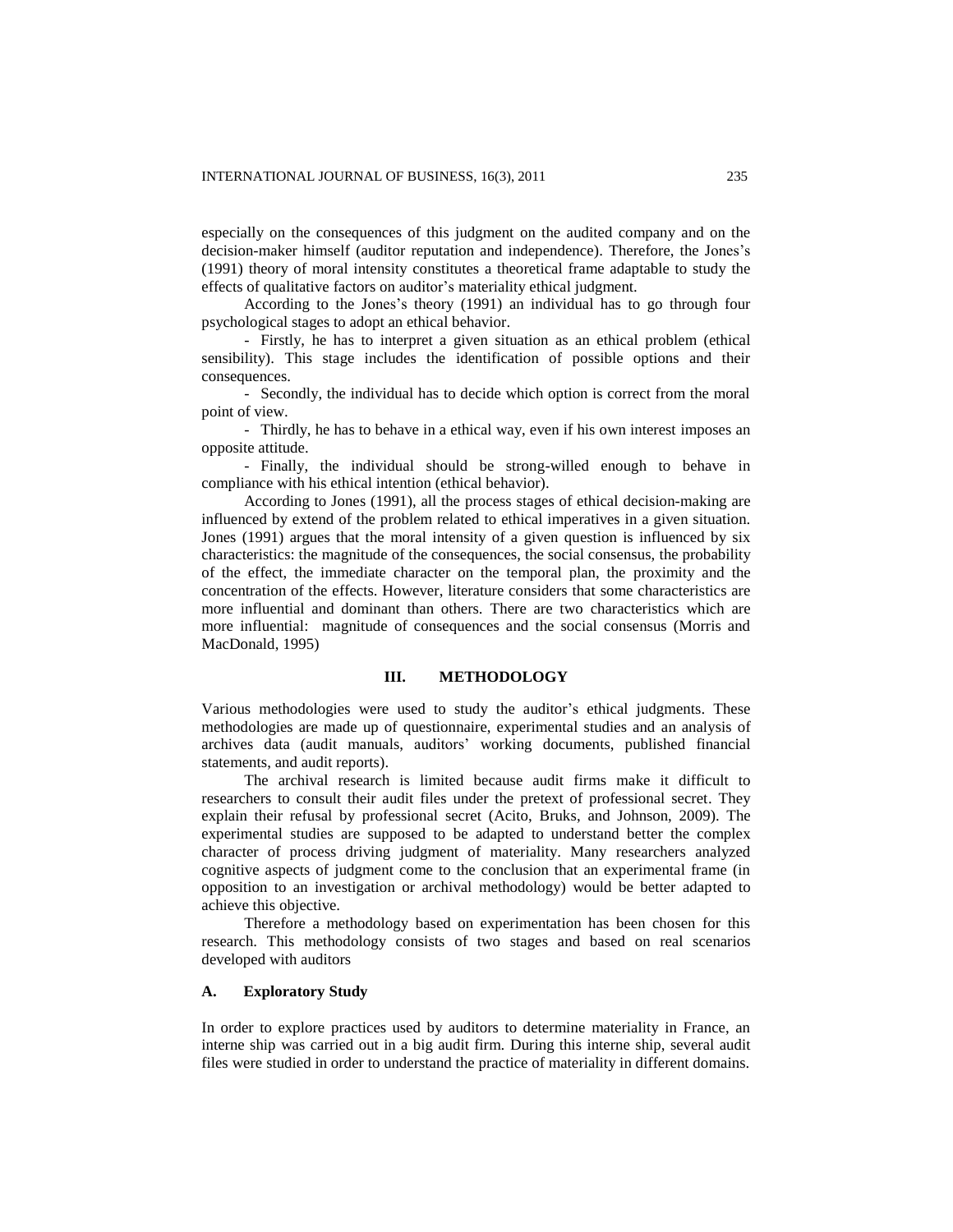In order to verify if French auditors recognize the influence of the qualitative factors defined by SAB.99 about ethical judgments of materiality, a questionnaire was prepared. This questionnaire was based on qualitative factors determined by this standard. It was submitted for evaluation to 44 experienced auditors. Every participant had to attribute to every qualitative factor determined by the standard, a note from 1 to 10 on a Likert scale in 10 points. These qualitative factors could be or not influenced by his judgment about materiality. If the participant agreed that every qualitative factor influenced his judgment about materiality he was attributed a note superior or equal to 5 points.  $1 =$  Strong disagreement,  $10 =$  Strong agreement.

This stage allowed to identify various difficulties related to determination of materiality, to test the sensibility of auditors to qualitative factors and to design real scenario implying certain qualitative factors.

#### **B. Experimental Protocol**

This stage aims at testing empirically the taking into account by French auditors of environmental circumstances in their professional judgment about materiality according to the results of exploratory study.

In fact, qualitative factors which obtained the scores superior to 5, were classified according to their average scores. Real scenarios were elaborated for 3 factors which obtained the first ranks<sup>2</sup>. These factors are related to: tendency changes, bonus granted to management and the compensation of errors. These scenarios were elaborated with the partners of the audit firm where the interne ship was carried out. They were submitted to two other auditors and two researchers in audit to improve understandings these real scenarios and validate their contents. These scenarios constitute an ethical dilemma as far as the auditor has to choose between a strict application of the law and standards and his personal ethical principles.

It has been establish that every scenario contains an inaccuracy the extent of which is inferior to materiality (5 % of net result). These inaccuracies could be explained by various reasons which are related either to bad interpretation and application of accounting standards or to controversial subjective evaluation.

This study demonstrated that motivation and intention of the management were known (bonus, tendency change, illegal behavior, etc.) in certain scenarios and not known in others (errors compensation, etc.).

The correction of these errors might influence results tendency (profit, loss) or discover illegal acts. Therefore, in order to test the judgments of auditors according to Jones"s (1991) model, the data related to three (from six) characteristics of moral intensity were integrated to every scenario: magnitude of consequences, social consensus, and the proximity with client. Once materiality of error and anomalies integrated into various scenarios were judged by auditors, the participants were asked to explain the factors having influenced their decisions.

As the judgment of auditor does not depend only on factors related to the situation but also to the individual factors, a sample was selected avoiding the maximum of statistical bias related to three chosen factors. Two homogeneous groups of auditors were selected (according to age, experience, status in firm) according to their connection to a big or small audit firms. An experimental protocol was prepared and tested with two groups of auditors. The first sample was composed of 20 managers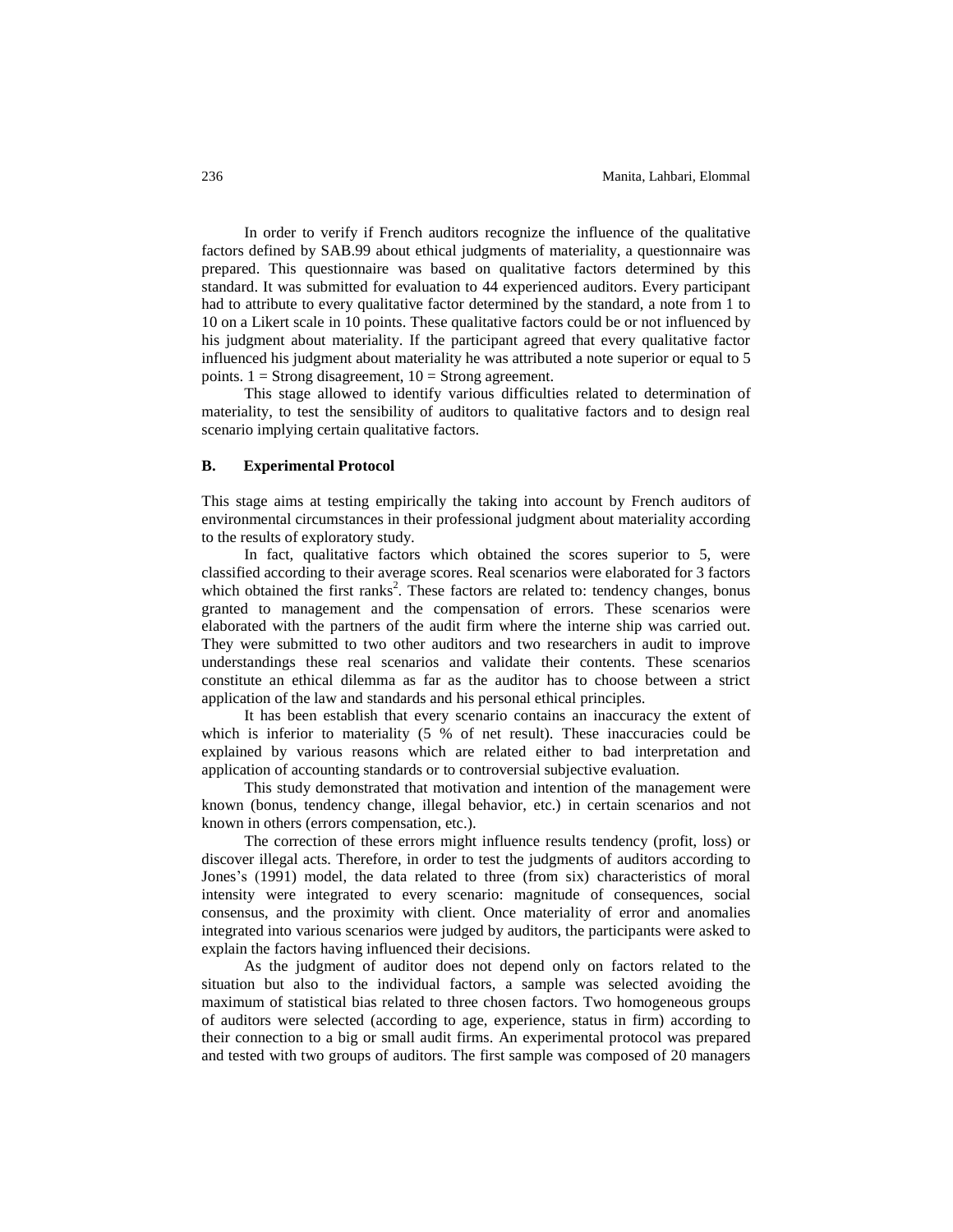of the big four accounting firms. The second consisted of 24 managers working for small firms.

These auditors had an average experience in the post of 2 years for the first group and 5 years for the second. The average age of participants was 30 years for the first group and 42 years for the second. Considering the impossibility to gather the partners in a same place, several groups made up of 2 to 3 managers working in the same audit firm were interviewed.

The experimental protocol consists of 6 stages and can be summarized as follows:

**Stage 1:** welcome of the participants

**Stage 2:** explanation of the instructions and distribution of scenarios

**Stage 3:** reading of the scenarios and

**Stage 4:** Q&A

**Stage 5:** quasi-experience

· Every participant answers the questions according to the provided instructions

· Ban on exchange between the subjects

· Ban on going out before all the present subjects were finished

**Stage 6:** Collect of participants answers

All documents used in experimental study, were anonymous and contained an identification code sent by e-mail a few days earlier. This procedure allowed to integrate the data of the experiment with the data collected previously.

The files were used to keep pages of documents in the predefined order. They were distributed after establishing the subjects. An oral procedure of welcome and presentation was used systematically, in the same way for various groups to assure a uniformity of the instructions. At the end of session, files were handed in. The research objectives were explained to participants. During this explanation, participants were reassured about the anonymity of answers and the possibility for every auditor to contact the experimenter if he wishes to modify or to remove his answers, according to the current legal rules (CNIL) and to the business ethics of the researcher in social sciences (Myers et al., 2007: 42-66). The answers were taped on the calculation sheet to be treated.

## **IV. RESULTS and DISCUSSIONS**

#### **A. Materiality of the Qualitative Factors**

Taking as a basis the list of statutory auditors registered on the site of the CNCC, a list of auditors belonging to big four and small audit firm was established. They were contacted by e-mails or telephone and asked to participate in our study.

A large part of auditors contacted did not wish to take part in our study. Some auditors did not answer to our demand in spite of being contacted again. The percentage of answers returned by auditors was relatively low. Despite our insistence, this percentage was approximately 13 %.

The majority of participants strongly agreed with the SAB.99 and considered eight of nine qualitative factors as relevant for materiality judgment. For every factor the average score was above 7 except for one factor the average score of which was inferior or equal to 5 points.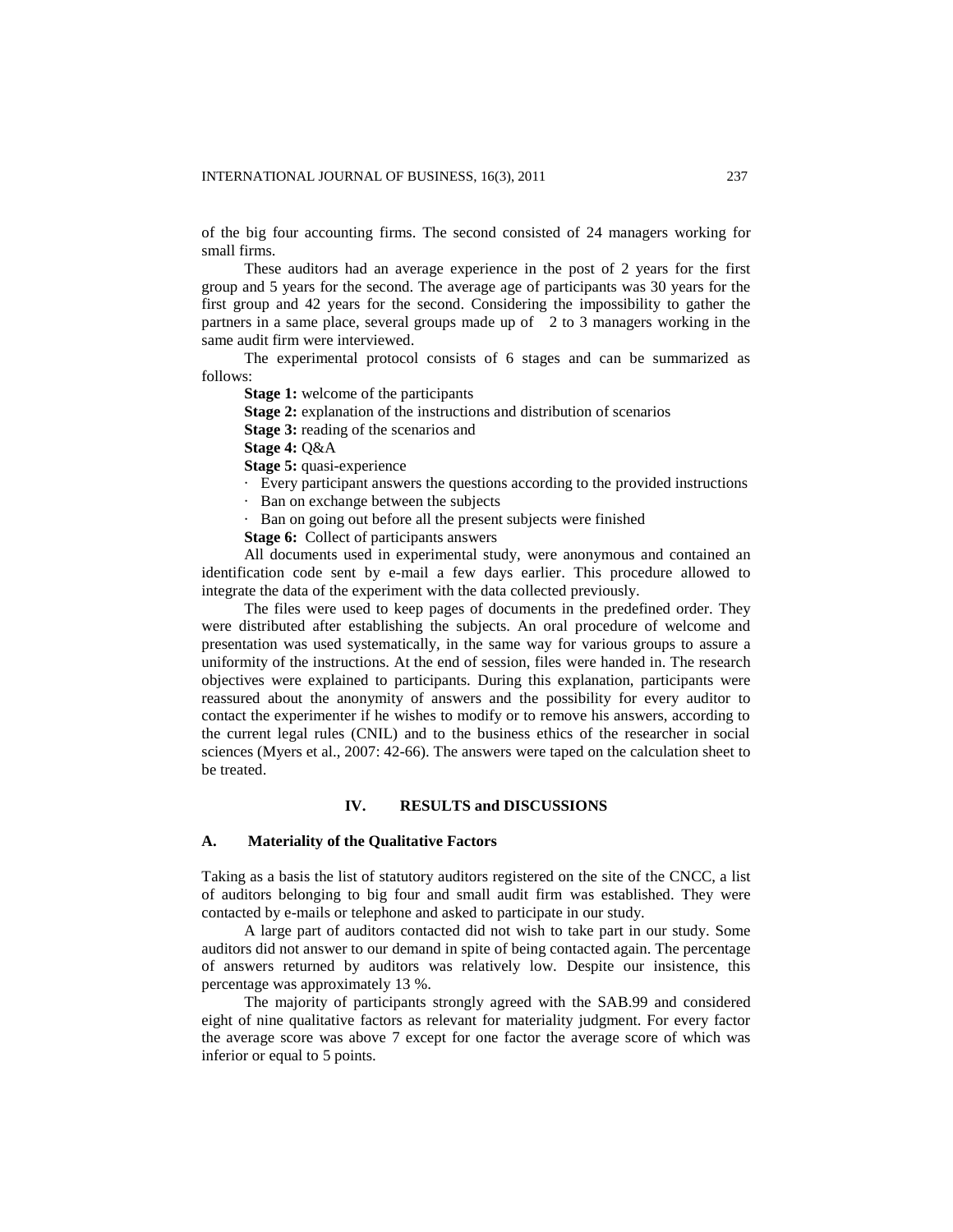|                                                                                                                                                                                               | <b>Auditors</b> |              |
|-----------------------------------------------------------------------------------------------------------------------------------------------------------------------------------------------|-----------------|--------------|
|                                                                                                                                                                                               | Big Four        | Non Big Four |
| 1. The motivation of the inaccuracies or the omissions,<br>quantitatively not significant (deliberate manipulation, a discord of<br>opinion, involuntary error.)                              | 8.53            | 8.12         |
| 2. If the irregularity or the omission, quantitatively unimportant,<br>reveal a change of earnings tendency (sales, results)                                                                  | $8.76*$         | $8.33*$      |
| 3. If the irregularity or the omission, quantitatively unimportant,<br>mask an incapacity to meet the expectations of financial analysts.                                                     | 8.12            | 7.21         |
| 4. If the irregularity or the omission, quantitatively unimportant,<br>modifies the losses into result.                                                                                       | 8.23            | 7.33         |
| 5. If the irregularity or the omission, quantitatively unimportant,<br>belongs to a division of the company which was identified as<br>particularly important for the success of the company. | 7.55            | 7.12         |
| 6. If the irregularity or the omission, quantitatively unimportant,<br>allows the executives to have an incentive payment (bonus)                                                             | $9.13*$         | $8.25*$      |
| 7. If the false revelation or the omission, quantitatively<br>unimportant, consists in the dissimulation of an illegal act.                                                                   | $9.25*$         | $9.11*$      |
| 8. If the inaccuracy quantitatively not significant will be translated<br>by a significant reaction in the stock market                                                                       | 8.43            | 8.21         |
| 9. If the inaccuracy or the known omission is compensated with<br>another inaccuracy having an opposite consequences on the result.                                                           | $9.33*$         | $8.43*$      |

**Table 1** The impact of the qualitative factors on the materiality judgments

\*Factors having obtained the high scores and retained within this research

# **B. Influence of the Qualitative Factors on the Ethical Judgment of Materiality**

For three tested scenarios, the results show that the majority of auditors questioned consider that they may influence their ethical judgment of materiality. The results also show that there are no significant differences of judgment between the auditors of big four and those belonging to the small audit firms. In fact, the minimal frequencies of auditors having considered these three factors as significant and deserve to be included in audit reports are 66, 67 % for auditors of big four and 69 % for auditors from small firms. The following table presents the frequencies of answer of the auditors for three tested factors<sup>3</sup>.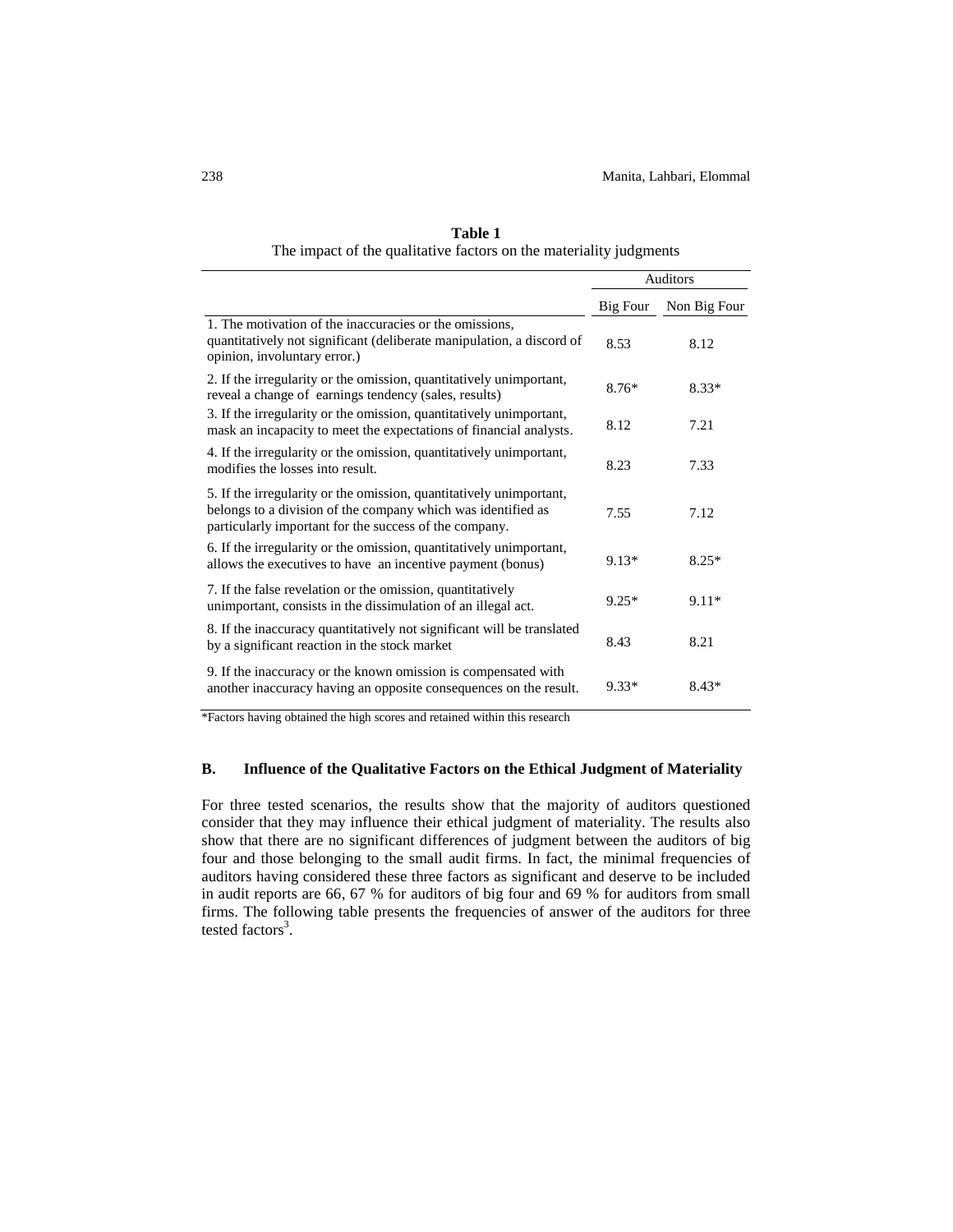|            | <b>Oualitative</b>         | The ethical judgment of |             | The ethical judgment of   |             |
|------------|----------------------------|-------------------------|-------------|---------------------------|-------------|
|            | Factor                     | materiality (big four   |             | materiality (non big four |             |
|            |                            | auditors)               |             | auditors)                 |             |
|            |                            | Significant             | <b>Not</b>  | Significant               | <b>Not</b>  |
|            |                            |                         | significant |                           | significant |
| scénario 1 | Tendency<br>Change         | 66.67%                  | 33.33%      | 78%                       | 22%         |
| scénario 2 | <b>Bonus</b>               | 85%                     | 15%         | 69%                       | 21%         |
| scénario 3 | <b>Illegal</b><br>behavior | 80%                     | 20%         | 83%                       | 17%         |

**Table 2** Results of the real scenarios

| Table 3                     |  |
|-----------------------------|--|
| Averages scores of auditors |  |

|            | <b>Oualitative</b><br>Factors | Criteria of ethical decision | The ethical<br>judgment of<br>materiality (big) | The ethical<br>judgment of<br>materiality (non |
|------------|-------------------------------|------------------------------|-------------------------------------------------|------------------------------------------------|
|            |                               |                              | four auditors)                                  | big four auditors)                             |
| scenario 1 | Tendency                      | Magnitude of consequences    | 9.1                                             | 8.2                                            |
|            | Change                        | social Consensus             | 7.2                                             | 5.5                                            |
|            |                               | Proximity                    | 2.1                                             | 6.4                                            |
| scenario 2 | <b>Bonus</b>                  | Magnitude of consequences    | 8.9                                             | 7.9                                            |
|            |                               | Consensus social             | 7.5                                             | 5.3                                            |
|            |                               | Proximity                    | 3.2                                             | 5.4                                            |
| scenario 3 | <b>Illegal</b><br>behavior    | Magnitude of consequences    | 4.1                                             | 3.2                                            |
|            |                               | Consensus social             | 3.1                                             | 1.5                                            |
|            |                               | Proximiy                     | 2.5                                             | 6.4                                            |

For the three scenarios tested, the results demonstrate that the majority of auditors questioned consider that criteria of moral intensity might influence their ethical judgment of materiality. According to these results, there are no significant differences if judgment between the auditors of big four and those belonging to small firms concerning the justification of their evaluation of materiality. However, the average scores of notes obtained are slightly superior for the auditors of big four than for those belonging to these small firms. It seems that sensitiveness of the auditors from big four is stronger concerning criteria of moral intensity.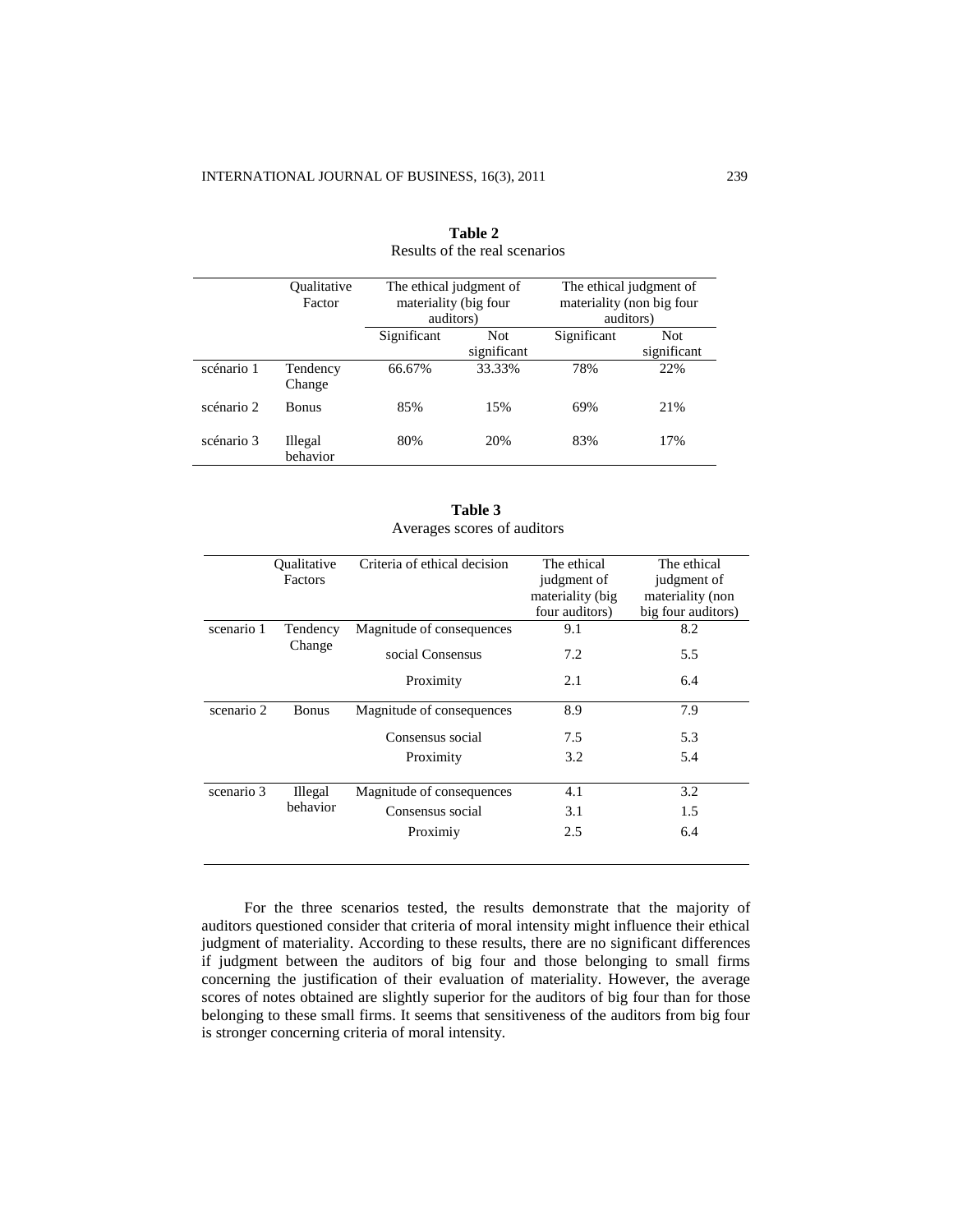The results show that for these three scenarios, the magnitude of consequences was the main criteria to be considered for the judgments of materiality. The strong scores of the auditors from big four (9.1) (7.9) can be explained by the sensitiveness of auditors to the economic consequences of intentional qualitative anomalies. This result is confirmed by the new orientation of professional authorities aiming at protecting all stakeholders of the company. The auditor must certify financial statement taking into account the expectations of users (bankers, clients, shareholders, etc.).

Also, the social consensus was very significant for both categories auditors with a higher score for the auditors from big four. Contrary to the assumption about social consensus concerning immateriality of quantitatively unimportant errors, our study that social consensus is not any more a general practice among auditors. In fact, the scenarios (1.2) show that the judgments of the materiality were centered on a new social consensus with which all auditors considered that deliberate errors (tendency change, bonus) was inferior a quantitative materiality (5 %) were ethically significant with average scores superior to 5 on a scale of 10 points.

As for the criterion of proximity, the scores are higher auditors from small firms than for the auditors belonging to big four. It seems that auditors from small firms are more sensitive to the loss of client and to economic consequences of their judgment than the auditors of big four. These auditors from big four might be worry about their reputation on the market and about their eventual loss of client in the event of the error committed in one audit case.

## **V. CONCLUSION**

Audit firms widely abused of the strict application of the quantitative definition of materiality. Given the new regulations, the auditors are brought to estimate better the expectations of their clients and the significant character a piece of information might represent. They have to evaluate better the qualitative factors capable to dissimulate financial situation for their clients independently of their threshold. The publication of SAB 99 gave a lot of importance to the quality approach which became fundamental in audit process.

Our results show that the judgments of materiality reflect considerations which are quantitative qualitative and qualitative (SAB.99). The result of our study show the incoherence of the classic approach according to which the net result is the dominating reference criterion to explain the decisions of correction of the anomalies. Our study shows that the qualitative factors of materiality influence the judgment of auditors about the evaluation of materiality. Our results reveal that the criteria of magnitude of consequences and the social consensus of Jones (1991) justify and motivate the judgment of auditor better than other criteria.

Our search research allows enriching the works of the professional authorities by contributing to the understanding of the processes judgments of materiality in France. The theoretical originality of this work resides in the loan of a theoretical frame borrowed from the ethical psychology to explain the judgments of the materiality. The methodological interest consists in the construction of real scenarios combining three qualitative factors of SAB.99 adapted from model of Jones (1991). However, our study presents certain limits related to the data collection and to the methods of analysis. However, our study can be mainly limited by statistical bias produced by distortion of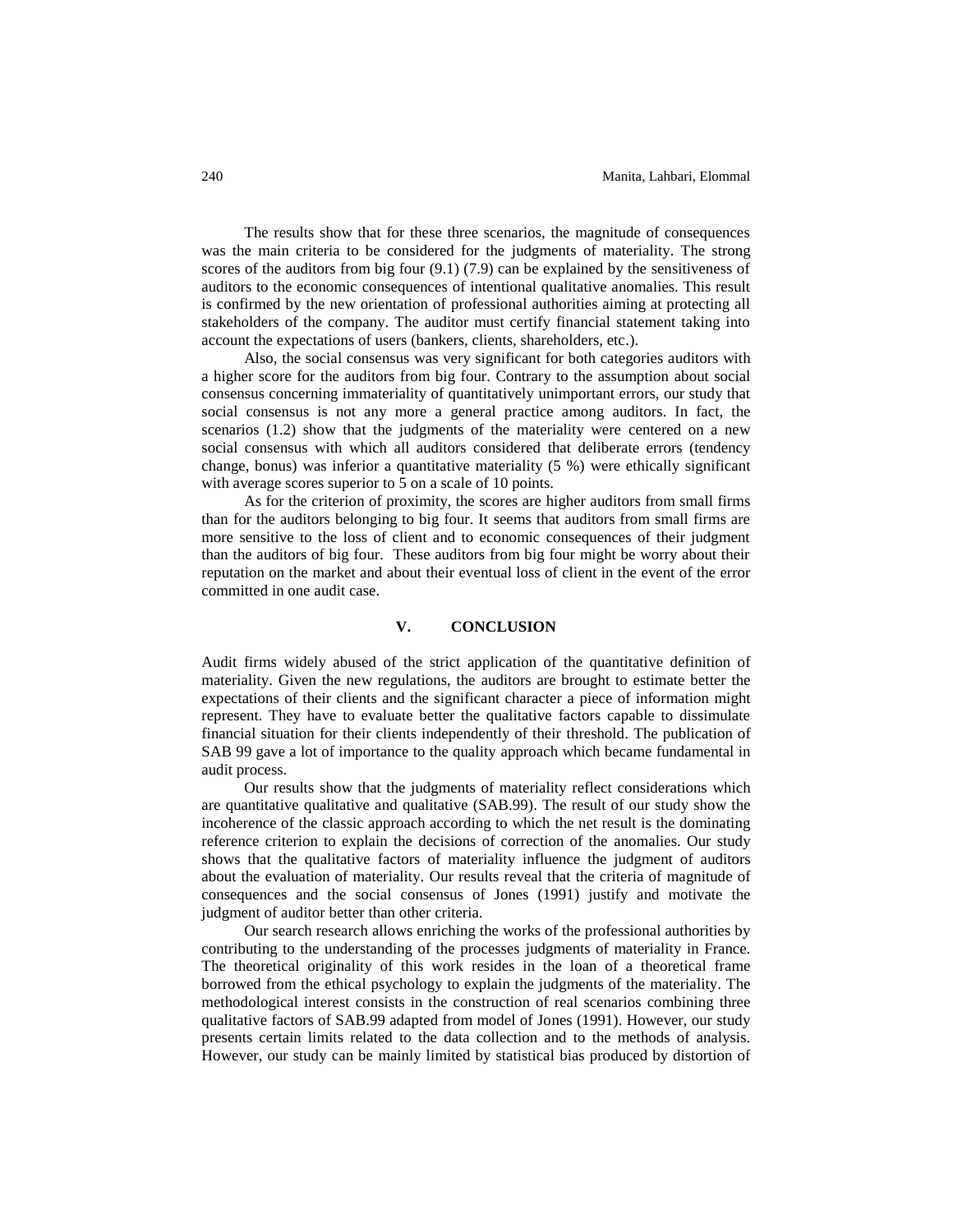the answers of participants who despite all our precautions, might have tended to follow the expectations of researchers.

#### **ENDNOTES**

- 1. In this case we mean inaccuracies which are insignificant but intentional, the practice of errors compensation and certain circumstances in which the low number of inaccuracies becomes significant. It is the case for example when an inaccuracy masks a result change or tendency change.
- 2. Scenarios can be available from authors on request
- 3. For more details, results and tables are available from authors on request

### **REFERENCES**

- American Institute of Certified Public Accountants (AICPA), 2006, "Statement on Auditing Standards 107: Audit Risk and Materiality in Conducting An Audit," ASB, March.
- Big Five Audit Materiality Task Force, 1998, "Report of the Big Five Audit Materiality Task Force."
- Braun, K.W., 2001, "The Disposition of Audit-detected Misstatements: An Examination of Risk and Reward Factors and Aggregation Effects," *Contemporary Accounting Research* 18 (1): 71-99.
- Bel Haj, S., 2010, "les facteurs explicatifs du jugement éthique en audit : état d'art," *Comptabilité, le contrôle et l'audit entre changement et stabilité, France* 2010
- Carpenter, B.W., and M.W. Dirsmith, 1992, "Early Debt Extinguishment Transactions and Auditor Materiality Judgments: A Bounded Rationality Perspective," *Accounting, Organizations and Society,* Vol. 17, N.º 8, pp*.* 709-739.
- Carpenter, B.W., M.W. Dirsmith, and P.P. Gupta, 1994, "Materiality Judgments and Audit Firm Culture: Social-behavioral and Political Perspectives," *Accounting, Organizations and Society*, Vol. 19, N.º 4/5, pp*.* 355-380.
- Dezoort, F.T., D.R. Hermanson, and R.W. Houston, 2003, "Audit Committee Support for Auditors: The Effects of Materiality Justification and Accounting Precision," *Journal of Accounting and Public Policy*, Vol. 22, N.º 2, pp. 175-199.
- Dezoort, T., P.Y. Harrison, and M. Taylor, 2006, "Accountability and Auditors' Materiality Judgments: The Effects of Differential Pressure Strength on Conservatism, Variability, and Effort," *Accounting, Organizations and Society*, Vol. 31, N.º 4/5, pp. 373-390.
- Holstrum, G.L., and W.F. Messier, Jr., 1982, "A Review and Integration of Empirical Research on Materiality," *Auditing: A Journal of Practice and Theory* 2 (1): 45-63.
- International Federation of Accountants (IFAC) (2006a): Proposed International Standard on Auditing 320 (revised and redrafted): Materiality in Planning and Performing An Audit, 15 November. [\(http://www.ifac.org\)](http://www.ifac.org/)
- International Federation of Accountants (IFAC) (2006b): Proposed International Standard on Auditing 450 (redrafted): Evaluation of Misstatements Identified during the Audit, 15 November. . [\(http://www.ifac.org\)](http://www.ifac.org/)
- International Federation of Accountants (IFAC) (2008): International Standard on Auditing 320: Audit Materiality,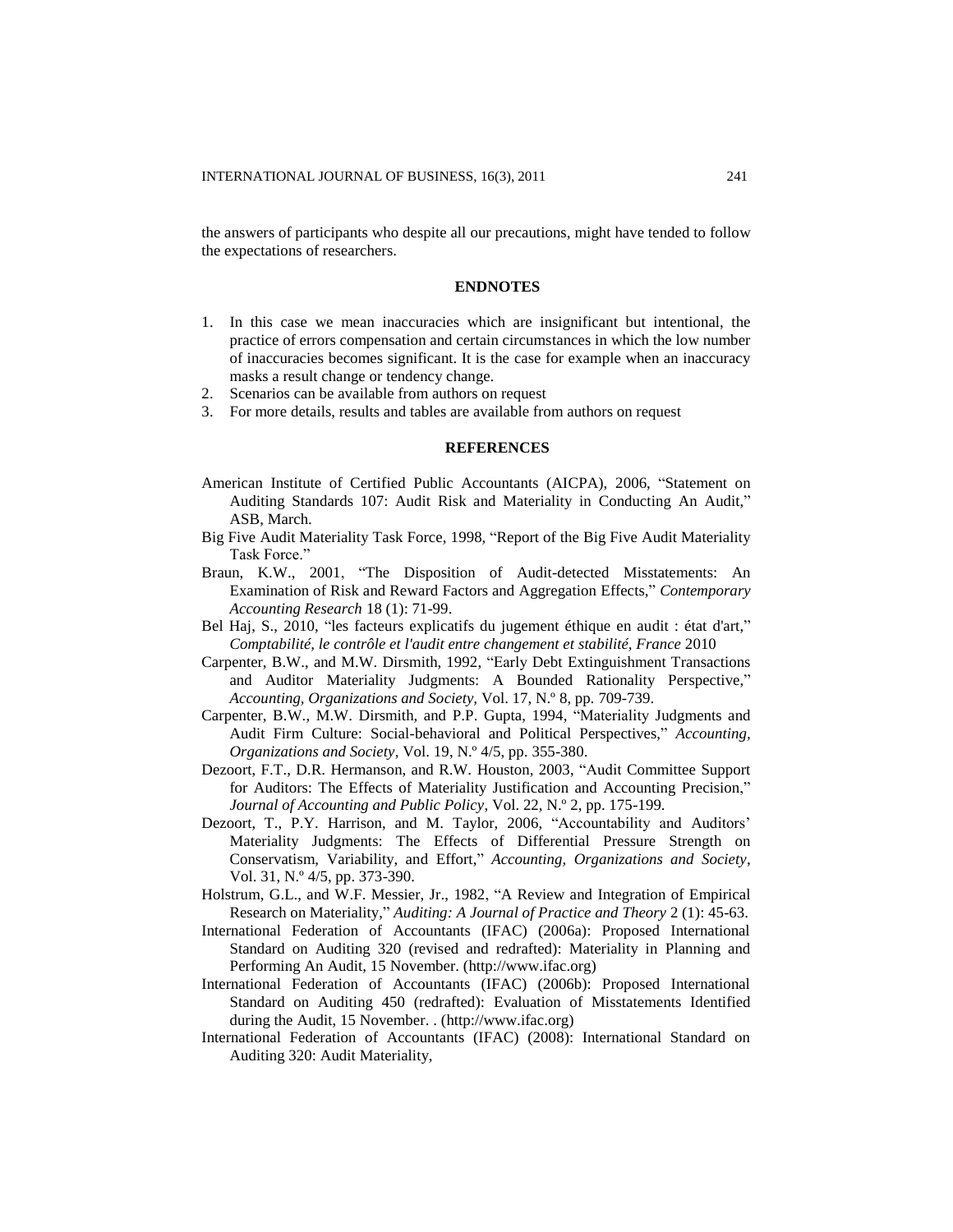- Handbook of International Auditing, Assurance, and Ethics Pronouncements, March. . [\(http://www.ifac.org.](http://www.ifac.org/))
- Iselin, E.R., and T.M. Iskandar, 2000, "Auditors" Recognition and Disclosure Materiality Thresholds: Their Magnitude and the Effects of Industry," *British Accounting Review,* Vol. 32, N.º 3, pp. 289-309.
- Iskandar, T.M., and E.R. Iselin, 1999, "A Review of Materiality Research," *Accounting Forum*, Vol. 23, N.º 3, pp. 209-239.
- Jones, T.M., and L.V. Ryan, 1997, "The Link between Ethical Judgment and Action in Organizations: A Moral Approbation Approach," *Organizational Science* 8, 663- 680.
- Jones T., 1991, "Ethical Decision Making by Individuals in Organizations: An Issue Contingent Model," *Academy of Management Review*, vol. 16, pp. 366-395.
- Levitt, A., 1998, "The "Numbers Game" Remarks of Chairman Arthur Levitt at the N.Y.U. Center for Law and Business, New York, N.Y., September 28, 1998.
- Levitt, A., 2000, Renewing the Covenant with Investors. Speech delivered at the New York University Center for Law and Business.
- Libby, R.Y., and W.R. Kinney, Jr., 2000, "Does Mandated Audit Communication Reduce Opportunistic Corrections to Manage Earnings to Forecasts?," *The Accounting Review*, Vol. 75, N.º 4, pp. 383-404.
- Martínez, G., F.J. Fernández, A.Y. Laviada, and J.M. Montoya del Corte, 2007, "La financiera: Una revisión de la investigación empírica previa*,", Contaduría y Administración, UNAM, mayo-agosto*, N.º 222, pp. 21-40.
- McKee, T.E., and A. Elifsen, 2000, "Current Materiality Guidance for Auditors," *The CPA Journal*, Vol. 70 No. 7, pp. 54-7.
- Merchant, K.A., and J. Rockness, 1994, "The Ethics of Managing Earnings: An Empirical Investigation," *Journal of Accounting and Public Policy* 13, 79–94.
- Messier, W.F., Jr., 1983, "The Effect of Experience and Firm Type on Materiality/Disclosure Judgments," *Journal of Accounting Research,* Vol. 21, N.º 2, pp. 611-618.
- Messier, W.F., Jr., N.Y. Martinov-Bennie, and A. Eilifsen, 2005, "A Review and Integration of Empirical Research on Materiality: Two Decades Later," *Auditing: A Journal of Practice & Theory*, Vol. 24, N.º 2, pp. 153-187.
- Montoya del Corte, J., 2008, "La vertiente cualitativa de la materialidad en auditoría: Marco teórico y estudio empírico para el caso español," *Tesis doctoral (inédita), Universidad de Cantabria.*
- Morris, S.A., and R.A. McDonald, 1995, "The Role of Moral Intensity in Moral Judgments: An Empirical Investigation," *Journal of Business Ethics* 14, 715–726.
- Nelson, M.W., S.D. Smith, and Z.V. Palmrose, 2005, "The Effect of Quantitative Materiality Approach on Auditors" Adjustment Decisions," *The Accounting Review*, Vol. 80, N.º 3, pp. 897-920.
- Nelson, M.W., J.A. Elliott, and R.L. Tarpley, 2005, "Evidence from Auditors about Managers" and Auditors" Earnings Management Decisions," *The Accounting Review 77* (Supplement 2002): 175-211.
- Ng, T.B.P., and H.T. Tan, 2003, "Effects of Authoritative Guidance Availability and Audit Committee Effectiveness on Auditors" Judgments in An Auditor-client Negotiation Context," *The Accounting Review*, Vol. 78, N.º 3, pp. 801-818.